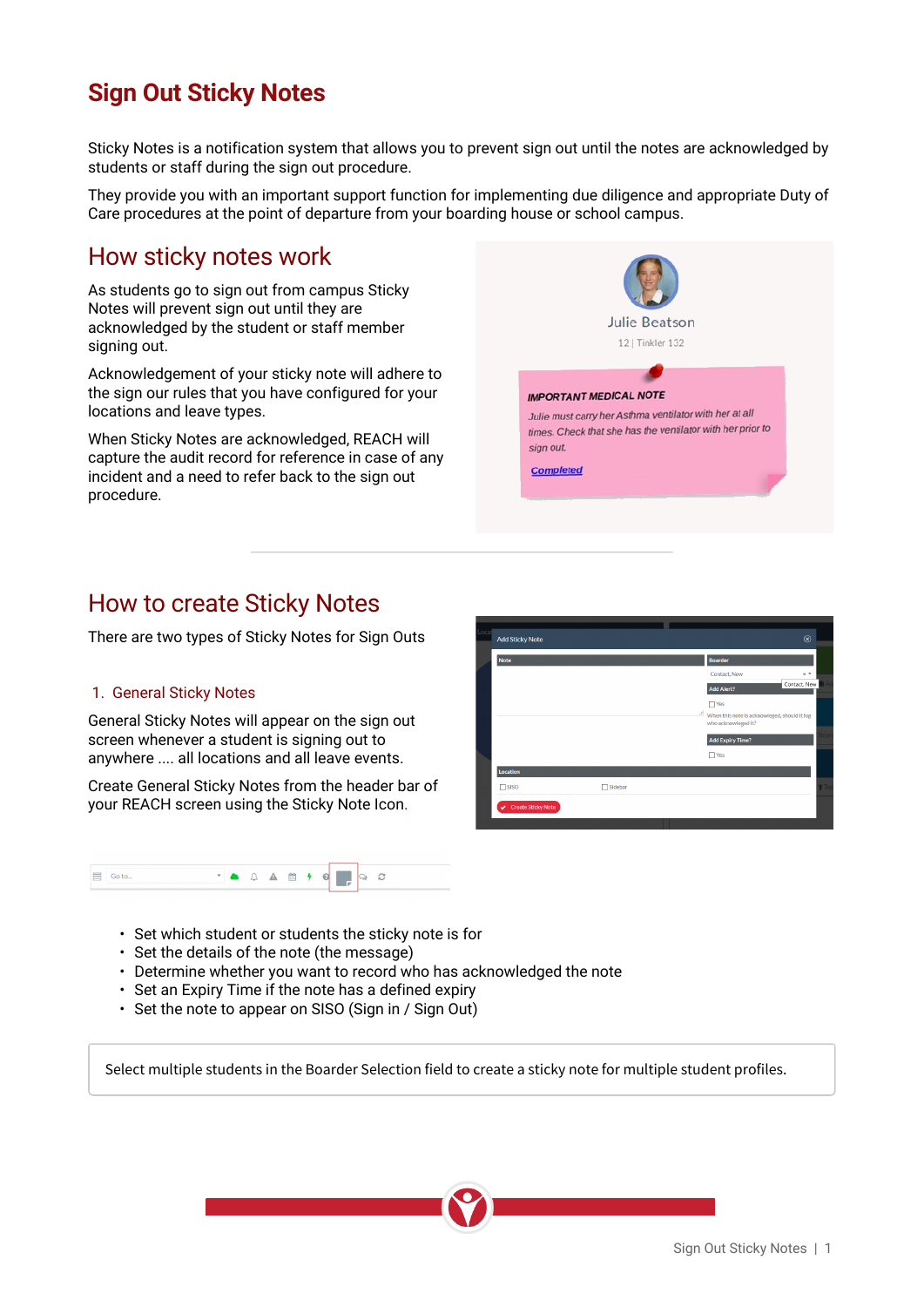#### .2. Leave Event Sticky Notes

Leave Event Sticky Notes will appear ate the sign out of a specific leave event only. They can be created for an individual leave item or as a default note for any leave type.

#### Create a Sticky Note for a single Leave item

• In the Edit screen of any leave event add a sticky note that will appear when the student attempts to sign out to the leave item

| <b>In Leave Details</b>                                        |                                                                                                |                               |  |  |
|----------------------------------------------------------------|------------------------------------------------------------------------------------------------|-------------------------------|--|--|
| <b>俞</b> Delete<br>Cancel<br>$\mathbf{M}$<br>Save              | <b>Edit Leave Item Screen</b>                                                                  |                               |  |  |
| <b>Boarder</b>                                                 | <b>Leave Type</b>                                                                              | <b>Staff-only Notes</b>       |  |  |
| ᅀ<br><b>Byers, Craig</b><br>$x -$                              | <b>Weekend Overnight Leave</b><br>$\checkmark$                                                 | No staff-only notes           |  |  |
| This is the Boarder that will undertake this<br>leave request. | A leave type is a set of rules that define how<br>REACH reacts when this request is submitted. | <b>EX ADD STAFF-ONLY NOTE</b> |  |  |
| <b>Leave Date and Time</b>                                     | <b>Return Date and Time</b>                                                                    | <b>Sticky Notes</b>           |  |  |
| <b>12 PM</b><br>16/03/2020<br>$\sim$<br>$\omega$<br>$^{00}$    | 14/04/2020<br>1PM<br>$\omega$<br>$\checkmark$<br>30                                            | <b>EX ADD STICKY NOTE</b>     |  |  |
| When is the Boarder "expected" to leave?                       | When is the Boarder "expected" to return?                                                      | <b>Attached Files</b>         |  |  |
| <b>Leaving Transport Details</b>                               | <b>Return Transport Details</b>                                                                | <b>Add Document</b>           |  |  |
| <b>Host Pickup</b><br>۰<br>$\checkmark$                        | <b>Host Drop Off</b><br>÷                                                                      | No Leave documents vet        |  |  |
| Add Leg $+$                                                    | Add Leg $+$                                                                                    |                               |  |  |
| <b>Host</b>                                                    | <b>Destination</b>                                                                             | <b>General Notes</b>          |  |  |

### Create a default Sticky Note for a Leave Type

• In the Leave Type Configuration screen ass a Sticky note in the General Settings to generate a default sticky note every time the leave type is used

*Go to System Configuration > Leave Types > General Setting for a Leave Type*

|                                         | <b><math>\clubsuit</math></b> Leave Type Details - Weekend Overnight Leave                                          |  |  |  |  |
|-----------------------------------------|---------------------------------------------------------------------------------------------------------------------|--|--|--|--|
| <b>x</b> Cancel<br>Save                 | <b>m</b> Delete                                                                                                     |  |  |  |  |
| General<br><b>Actors</b>                | <b>Restrictions</b><br><b>Additional Notifications</b><br>Cut Offs<br><b>Transport Types</b><br><b>Ouotas</b>       |  |  |  |  |
| General                                 |                                                                                                                     |  |  |  |  |
| Label                                   |                                                                                                                     |  |  |  |  |
| <b>Weekend Overnight Leave</b>          |                                                                                                                     |  |  |  |  |
|                                         | This is the name of the I gave Tyne that everyone will see                                                          |  |  |  |  |
| <b>Not</b><br>No                        | <b>Display Sticky Note on SISO?</b>                                                                                 |  |  |  |  |
| Whe<br>Acti                             |                                                                                                                     |  |  |  |  |
| Yes<br>display a note)<br><b>If set</b> | What text would you like to display when signing out to this leave type? (leave blank to not                        |  |  |  |  |
| <b>SISC</b>                             |                                                                                                                     |  |  |  |  |
| <b>REACH Default</b>                    | $\checkmark$                                                                                                        |  |  |  |  |
|                                         | Specify what location a Boarder should be SISO'ed to upon signing out to a Leave Request of this Type through Kiosk |  |  |  |  |
|                                         | People to be sent FINAL approval/rejection notification                                                             |  |  |  |  |
|                                         | [***** DEPRECATED *****] - Use Additional Notifications for this from now on. Will be removed in a future update.   |  |  |  |  |